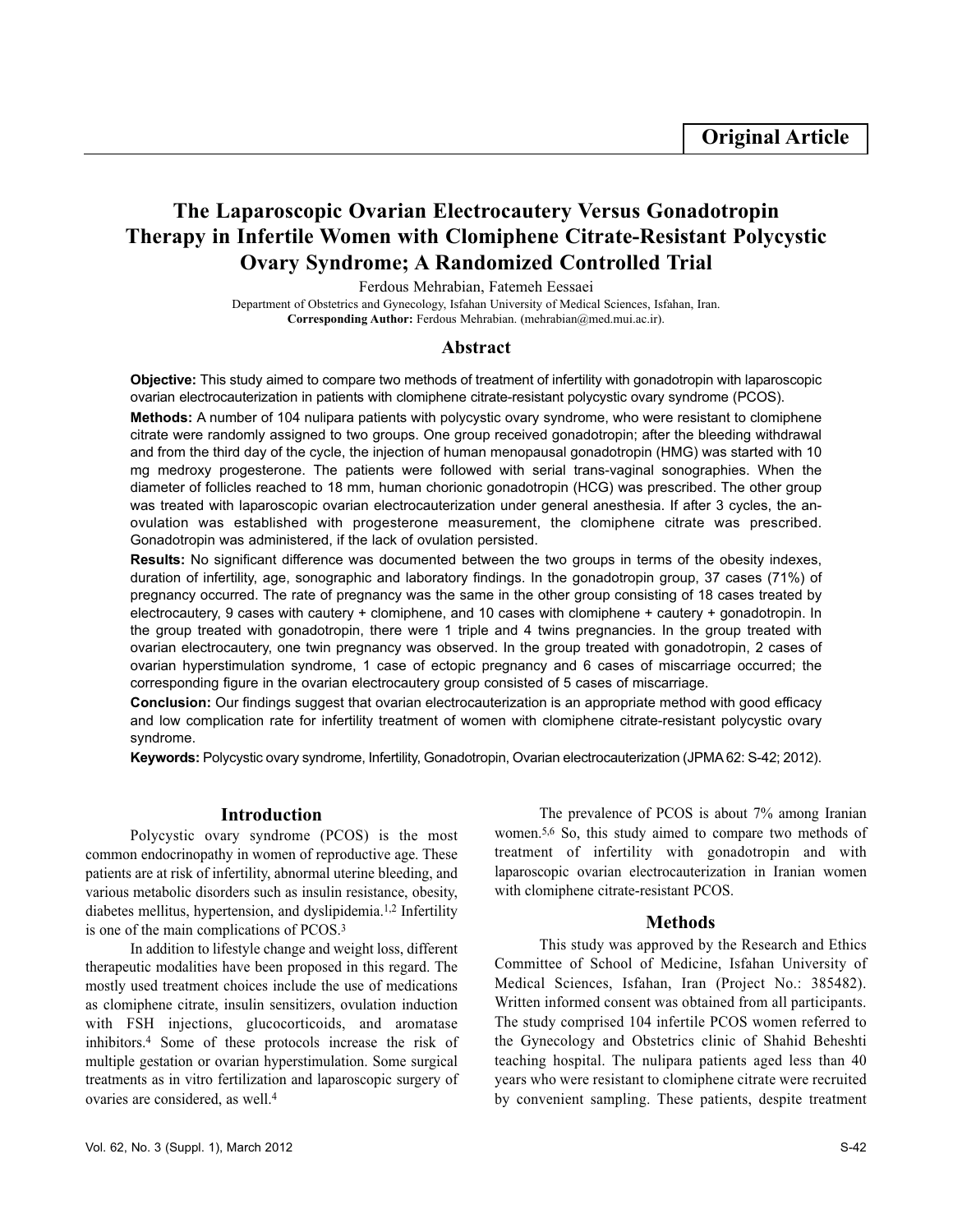with 150 mg of clomiphene citrate for 5 days from the third day of the menstrual cycle, had no ovulation for three cycles. Those with male factor infertility or tubal factor were excluded.

Then, by using computer-generated random numbers, patients were randomly assigned to two groups. One group received gonadotropin; after the bleeding withdrawal and from the third day of the cycle, the injection of human menopausal gonadotropin (HMG) was started with 10 mg medroxy progesterone. The patients were followed up with serial transvaginal sonographies. When the diameter of follicles reached to 18 mm, human chorionic gonadotropin (HCG) was prescribed.

The other group was treated with laparoscopic ovarian electrocauterization under general anesthesia. Then, 10 to 15 holes were created in each ovary, depending on its size.

If after 3 cycles, the anovulation was established with progesterone measurement, the clomiphene citrate was prescribed. Gonadotropin was administered, if the lack of ovulation persisted.

The patients were followed closely. Pregnancy was confirmed by noticing delay in the menstrual cycle, positive test for ?-hcG, and vaginal ultrasound. The frequency of at least 20 weeks of pregnancy, the number of abortions, number of pregnancies outside the uterus, ovarian hyper stimulation, multiple pregnancies, PCO appearance on ultrasound, LH/FSH ratio and increased serum testosterone were compared in the two groups.

# **Statistical Analysis:**

The chi-square and Fisher's exact test were used for the comparison of frequencies. The Student t-test was used to compare the mean body mass index (BMI) between the two groups.

# **Results**

No significant difference was documented between the two groups in terms of age, obesity indecies, duration of infertility, and sonographic and laboratory findings (Table). Overall, 26.14% of the patients in the group treated with gonadotropin and 28.15% of the patients treated by ovarian electrocauterization had elevated serum concentration of testosterone ( $p > 0.05$ ). 23 patients in the gonadotropin group and 25 patients in the other group had an LH-to- FSH ratio above 2 ( $p > 0.05$ ).

In the group receiving gonadotropin, 37 cases (71%) of pregnancy occurred. This frequency was the same among those patients who underwent ovarian electrocauterization, consisting of 18 patients receiving only electrocauterization, 9 patients with electrocauterization + clomiphene, and 10 patients with electrocauterization + clomiphene + gonadotropin.

Considering the frequency of multiple pregnancies, in the group treated with gonadotropin, 4 twin pregnancies and a triple pregnancy occurred; whereas one case of twin pregnancy occurred in the other group.

Two cases of ovarian hyperstimulation syndrome and one case of ectopic pregnancy occurred in the group treated with gonadotropin, without any case in the other group. Six patients in the group treated with gonadotropin and 5 cases in the other group had abortion ( $p > 0.05$ ).

#### **Discussion**

In our study, the success rate of infertility treatment for PCOS women who were resistant to clomiphene citrate was similar in patients receiving gonadotropin and those treated with laparoscopic ovarian electocauterization. However, three months after electrocautery, the pregnancy rates were lower than the group receiving gonadotropin, but with adding clomiphene citrate and gonadotropin, the pregnancy rate raised to 71 percent, i.e. similar to the group receiving gonadotropin.

Our findings are comparable with some other studies conducted in this field. Bayram et al found that the pregnancy rate was 37% after ovarian electrocautery, and 75% after administration of clomiphene citrate and gonadotropin.<sup>7</sup>

In the two different studies by Malkawi et al., the pregnancy rates were 73% and similar in both treatment groups.8,9

Also, van Wely et al, in two studies, reported similar pregnancy rate of 68% in patients receiving gonadotropin and those underwent ovarian electrocautery.10,11

However, some other studies are not consistent with

|                                  | Electrocautery (n=52) | Gonadotropin (n=52) | P value |
|----------------------------------|-----------------------|---------------------|---------|
| Age (years) $*$                  | 29.17(5.47)           | 28.51(5.51)         | 0.54    |
| Body mass index $(Kg/m2)^*$      | 27.73(6.16)           | 27.55(6.07)         | 0.88    |
| Waist-to-hip-ratio*              | 0.84(0.09)            | 0.81(0.08)          | 0.68    |
| Duration of infertility (years)* | 2.9(0.3)              | 2.8(0.3)            | 0.59    |
| High serum testosterone $(\% )$  | 28.15                 | 26.14               | 0.37    |
| High LH-to-FSH ratio $(\%)$      | 51                    | 50                  | 0.42    |
| PCO pattern in sonography $(\%)$ | 69.2                  | 61.5                | 0.41    |

**Table-1: Characteristics of the study participants.**

\*: mean (standard deviation).